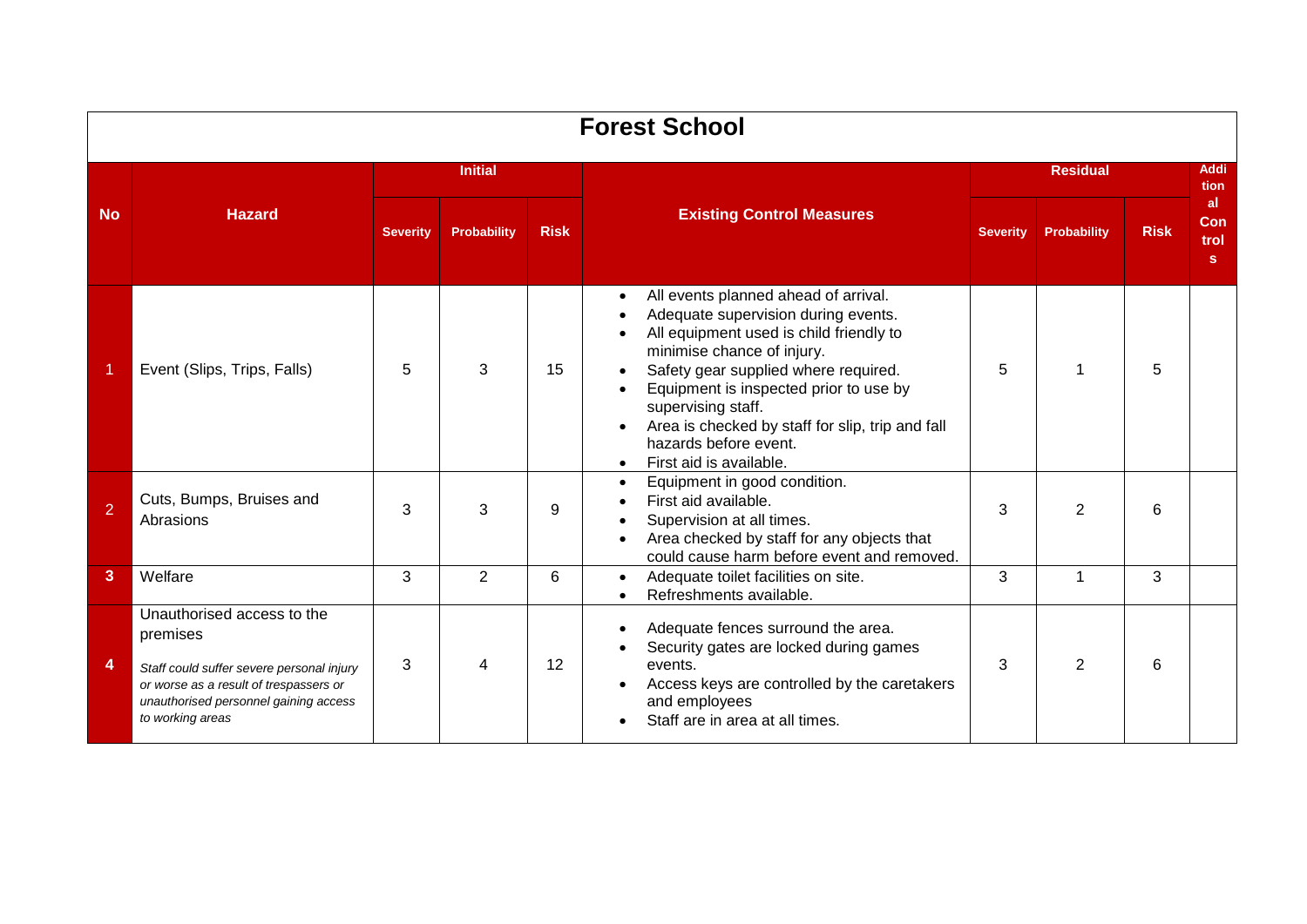| 5  | <b>Environmental hazards</b>        | 3              | 3              | 9 | Drinks are available on site.<br>Sun cream is available for infants.<br>Weather is monitored before the event.<br>Children without the correct clothing for the<br>events will not be allowed to take part.         | 3              | $\overline{2}$ | 6              |  |
|----|-------------------------------------|----------------|----------------|---|---------------------------------------------------------------------------------------------------------------------------------------------------------------------------------------------------------------------|----------------|----------------|----------------|--|
|    | <b>Blind Folding Activity</b>       |                |                |   |                                                                                                                                                                                                                     |                |                |                |  |
| 6  | Tying the blindfold too tight       | $\overline{2}$ | $\overline{2}$ | 4 | Blindfold to be made of soft material to<br>$\bullet$<br>prevent injuries<br>Ask children if blindfold is comfortable<br>No double knotting of blindfold                                                            | $\overline{2}$ |                | $\overline{2}$ |  |
| 7  | Walking into an object or tree      | $\overline{2}$ | 4              | 8 | Staff to shadow blindfolded children<br>$\bullet$<br>Area checked prior to activity being carried<br>out<br>Staff in vicinity to assist children<br>$\bullet$                                                       | $\overline{2}$ | 1              | $\overline{2}$ |  |
| 8  | Trips, cuts and falls               | $\overline{2}$ | 4              | 8 | Staff to shadow blindfolded children<br>$\bullet$<br>Area checked prior to activity carried out<br>Dynamic Risk Assessment of site carried out<br>and any hazard removed<br>First aider and first aid kit available | $\overline{2}$ |                | $\overline{2}$ |  |
|    | <b>Collecting Natural Materials</b> |                |                |   |                                                                                                                                                                                                                     |                |                |                |  |
| 9  | Lifting materials                   | 3              | $\overline{2}$ | 6 | Lifting procedures implemented, over seen by<br>trained member of staff<br>Children only to lift items which are of low risk                                                                                        | 3              | 1              | 3              |  |
| 10 | <b>Insects and Plants</b>           | 2              | 4              | 8 | Avoid areas that contain stinging plants and<br>$\bullet$<br>insects<br>First aider in place and first aid kit available<br>Check area for wasp nests                                                               | 2              | 1              | $\overline{2}$ |  |
| 11 | Litter and debris                   | 2              | 4              | 8 | The area has been risk assessed and daily<br>$\bullet$<br>Risk Assessment has taken place with debris<br>removed<br>Instruct children not to pick up any discarded<br>needles or glass etc.                         | $\overline{2}$ |                | $\overline{2}$ |  |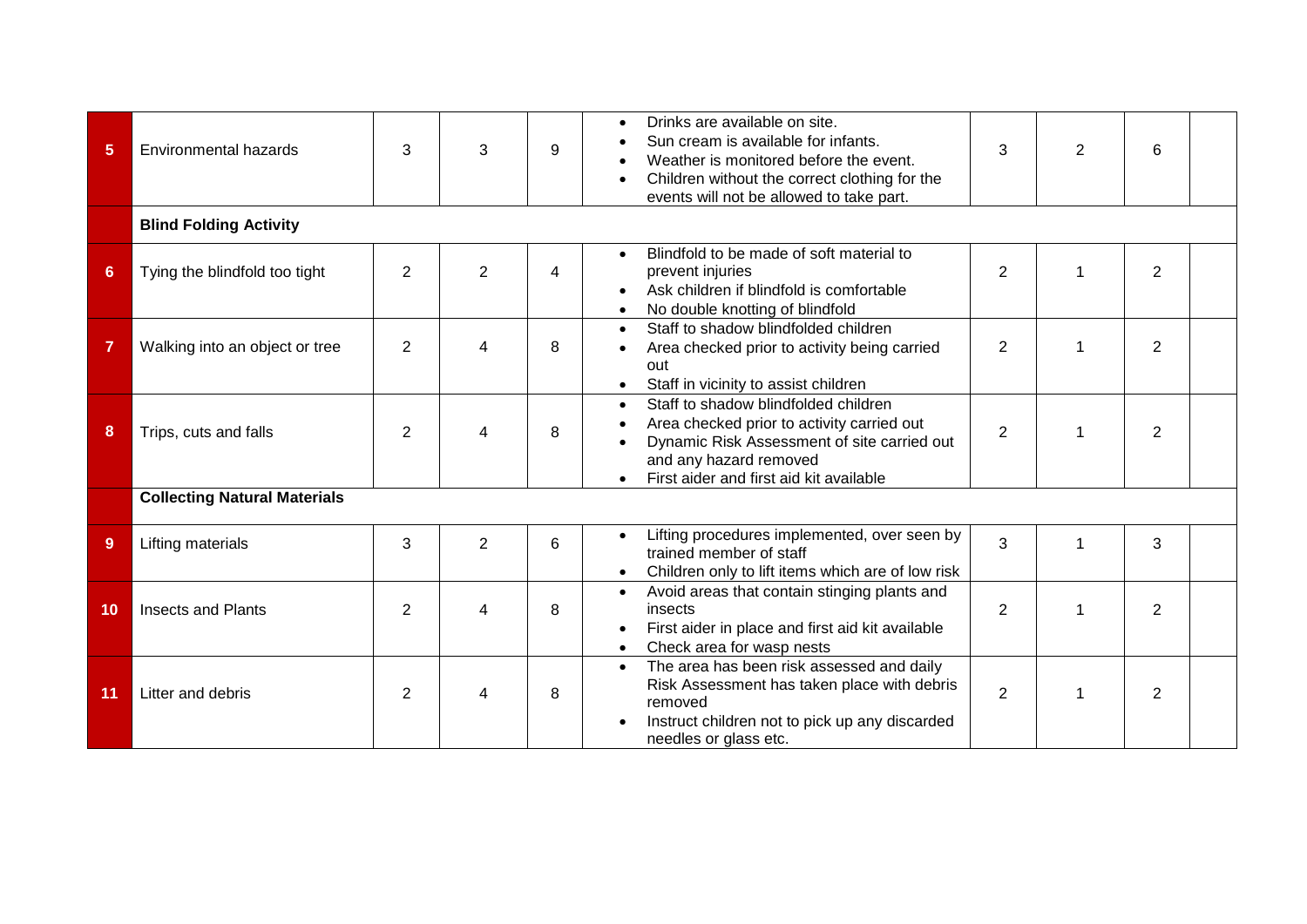| 12 | Dog faeces                             | 3              | 3                        | 9  | Daily Risk Assessment has been carried out<br>$\bullet$<br>and faeces removed.<br>Areas with high number of dog walkers<br>avoided<br>Hands to be washed if contact with dog or cat<br>faeces                                                         | 3              |    | 3                       |  |
|----|----------------------------------------|----------------|--------------------------|----|-------------------------------------------------------------------------------------------------------------------------------------------------------------------------------------------------------------------------------------------------------|----------------|----|-------------------------|--|
| 13 | Lifting and swinging sticks            | 3              | 4                        | 12 | Children are shown how to carry stick,<br>$\bullet$<br>reminded throughout the activity                                                                                                                                                               | 3              | 1  | 3                       |  |
| 14 | Fungus                                 | 3              | 3                        | 9  | Areas with high numbers of fungi will not be<br>used. Children made aware of danger and<br>given procedures if they do come into contact<br>with fungi                                                                                                | 3              |    | 3                       |  |
| 15 | Toxic plants                           | 3              | 3                        | 9  | Forest School Leader to research site for any<br>$\bullet$<br>areas where toxic plants are found. Area will<br>not be used.<br>Children informed not to eat any berries,<br>mushrooms etc.<br>First aider and first aid kit available at all<br>times | 3              |    | 3                       |  |
|    | <b>General Welfare and Weather</b>     |                |                          |    |                                                                                                                                                                                                                                                       |                |    |                         |  |
| 16 | Weather                                | $\overline{2}$ | 3                        | 6  | Leader to be aware of daily weather report.<br>To liaise with Head Teacher to decide if visit<br>goes ahead in woods or takes place at<br>nursery                                                                                                     | $\overline{2}$ | -1 | $\overline{2}$          |  |
| 17 | High winds                             | $\overline{2}$ | 3                        | 6  | Activities will take place in nursery setting.                                                                                                                                                                                                        | $\overline{2}$ | 1  | 2                       |  |
| 18 | Inappropriate footwear and<br>clothing | $\overline{2}$ | $\overline{\mathcal{A}}$ | 8  | Parents and visiting adults are given<br>$\bullet$<br>information leaflet detailing appropriate<br>clothing.<br>This is reinforced verbally.<br>Children are provided with waterproof<br>clothing<br>Footwear checked prior to visit                  | $\overline{2}$ | 2  | $\overline{\mathbf{4}}$ |  |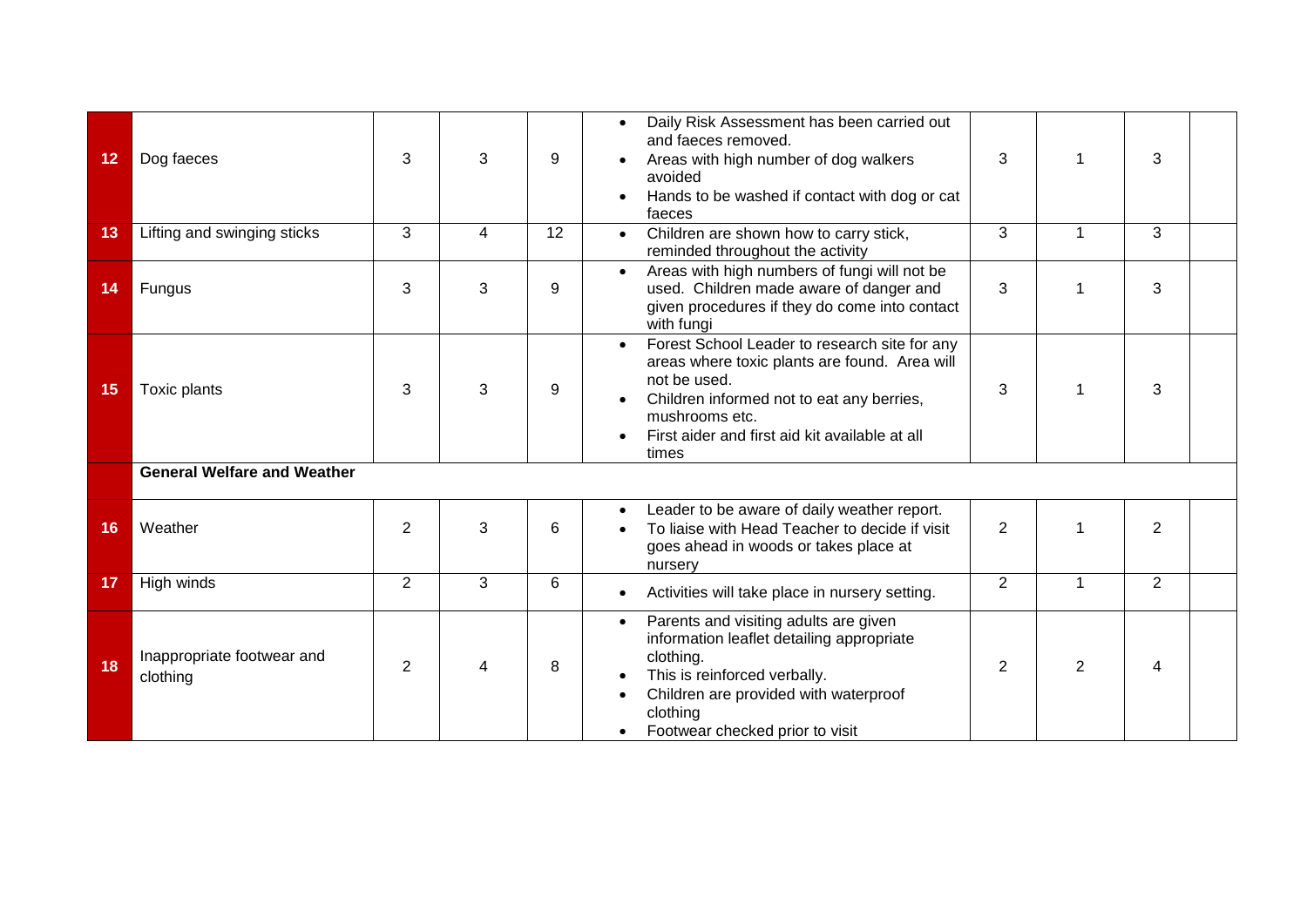| 19 | General health                                                                         | 3 | 4              | 12 | Forest School Leader to ensure safety and<br>$\bullet$<br>welfare of group.<br>Provide hot/cool drinks.<br>Parents to provide lunch box if forest school<br>is off-site<br>Forest School Leader to ensure all<br>medication is taken to the activity area and<br>returned to Nursery<br>First aider and kit in place<br>$\bullet$ | 3                       | $\overline{2}$ | 6              |  |
|----|----------------------------------------------------------------------------------------|---|----------------|----|-----------------------------------------------------------------------------------------------------------------------------------------------------------------------------------------------------------------------------------------------------------------------------------------------------------------------------------|-------------------------|----------------|----------------|--|
| 20 | The sun                                                                                | 4 | $\overline{2}$ | 8  | Parents and visiting adults are provided with<br>$\bullet$<br>leaflet detailing appropriate clothing.<br>Permission will be requested for adults to<br>$\bullet$<br>apply sun cream on children.<br>Hats with neck protection will be provided                                                                                    | $\overline{\mathbf{4}}$ |                | 4              |  |
| 21 | Medical                                                                                | 4 | 3              | 12 | Forest School Leader ensures all consent<br>$\bullet$<br>forms returned.<br>If no consent the child cannot take part in the<br>activity.<br>List of all medical conditions, medication<br>taken and returned to setting and consent<br>gained to administer medication                                                            | $\overline{\mathbf{4}}$ |                | 4              |  |
| 22 | Accident or health issues                                                              | 4 | 3              | 12 | Forest School Leader is a Trained First Aider<br>$\bullet$<br>(outdoor). First aid kit to be checked<br>regularly.<br>All staff to carry mobiles, preferably on<br>different networks                                                                                                                                             | 4                       |                | 4              |  |
|    | <b>Kelly Kettle</b>                                                                    |   |                |    |                                                                                                                                                                                                                                                                                                                                   |                         |                |                |  |
| 23 | lighting of Kelly Kettle                                                               | 4 | 4              | 16 | All staff and children aware of fire safety<br>$\bullet$<br>instructions and safe use of circle fire<br>First aider in place and first aid kit                                                                                                                                                                                    | $\overline{4}$          | 1              | $\overline{4}$ |  |
| 24 | Kelly Kettle falling over, spilling<br>hot liquid and risk of ground<br>catching light | 4 | 4              | 16 | Weather to be assessed, activity not carried<br>$\bullet$<br>out in high winds.<br>Kelly kettle to be used on smooth ground<br>Children kept at a distance                                                                                                                                                                        | 4                       |                | 4              |  |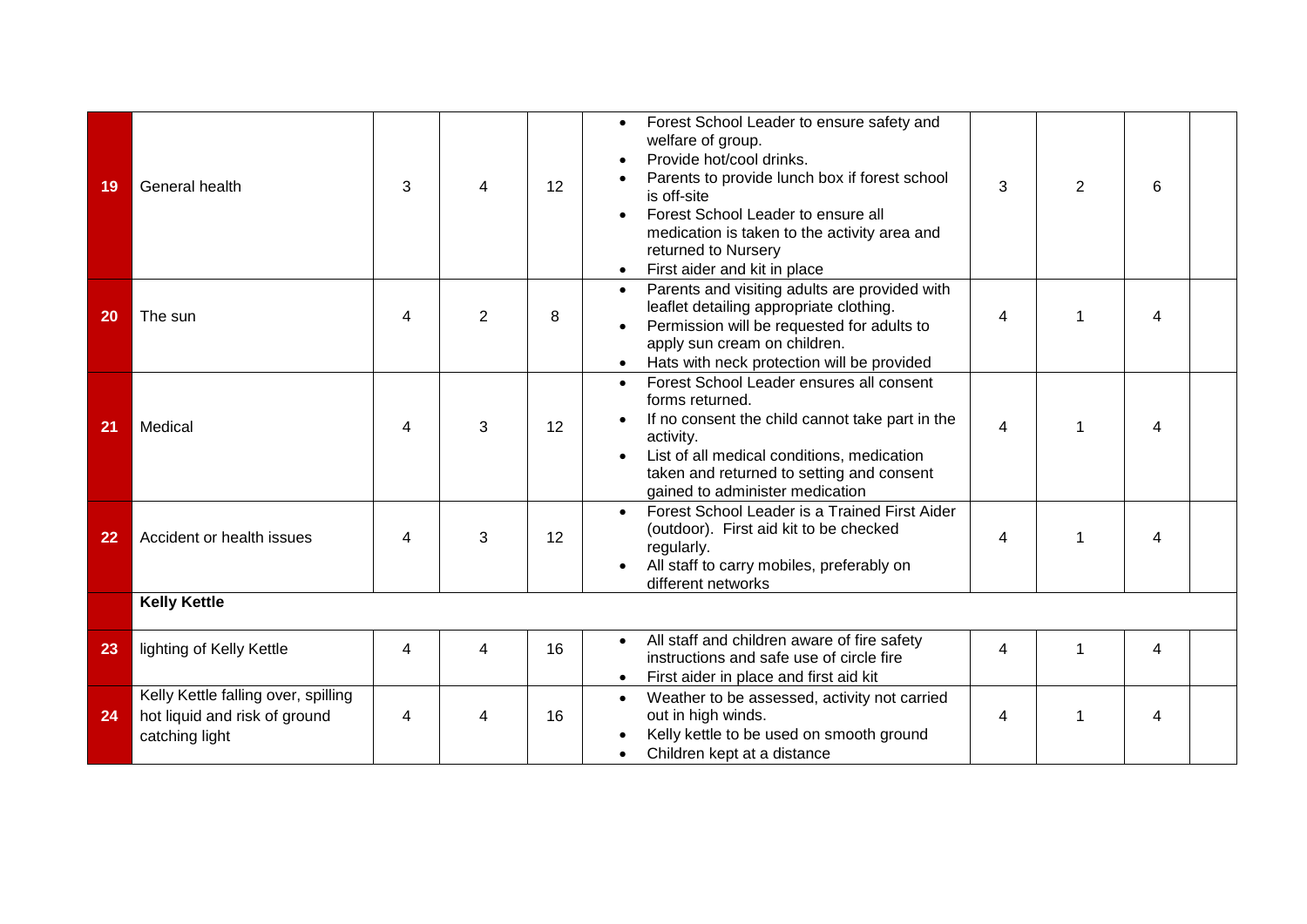| 25 | Forest School Leader harmed<br>during fire lighting | 4              | 2              | 8  | Fire gloves to be worn<br>First aid kit available                                                                                                                                                                                                      | 4              | 4 |  |
|----|-----------------------------------------------------|----------------|----------------|----|--------------------------------------------------------------------------------------------------------------------------------------------------------------------------------------------------------------------------------------------------------|----------------|---|--|
| 26 | Injury from steam                                   | $\overline{4}$ | $\overline{2}$ | 8  | Ensure all appropriate first aid and safety<br>$\bullet$<br>equipment<br>Keep children away from the steam to avoid<br>risk of injury                                                                                                                  | $\overline{4}$ | 4 |  |
|    | <b>Pen Knife</b>                                    |                |                |    |                                                                                                                                                                                                                                                        |                |   |  |
| 27 | Fingers cut by blade                                | $\overline{4}$ | 4              | 16 | Children are shown how to use the knives<br>$\bullet$<br>correctly and safely.<br>Adequate supervision at all times allowing for<br>children who require extra help or supervision<br>i.e. 1.1.<br>First aider in place and first aid kit<br>$\bullet$ | 4              | 4 |  |
| 28 | Injury during pen knife<br>transportation           | 4              | Δ              | 16 | All pen knives kept in sheaths when not being<br>$\bullet$<br>used<br>Staff aware of how to carry pen knife<br>Pen knife to be kept on site when not in use<br>and in a locked area                                                                    | 4              | 4 |  |
| 29 | Tool slipping when in use                           | 3              | 4              | 12 | Tool maintenance keeps pen knife sharp and<br>$\bullet$<br>useable.<br>No gloves to prevent slipping<br>Keep children away to prevent accidental<br>accidents<br>Staff aware of how to use pen knife<br>$\bullet$                                      | 3              | 3 |  |
| 30 | Pen knife storage during session                    | $\overline{4}$ | 4              | 16 | Knives have tethers on them to hang in<br>$\bullet$<br>suitable position off the floor<br>Knives are counted "out" and "in"<br>$\bullet$                                                                                                               | 4              | 4 |  |
| 31 | Pen knife blade snapping                            | 3              | $\overline{2}$ | 6  | Regular and effective maintenance of tools<br>$\bullet$<br>Regular inspection in place<br>Reputable suppliers of pen knives used                                                                                                                       | 3              | 3 |  |
|    | <b>Potato Peeler (Carver)</b>                       |                |                |    |                                                                                                                                                                                                                                                        |                |   |  |
| 32 | Injury transportation                               | 3              | 4              | 12 | Staff to hand children carvers once seated<br>and after the tool talk<br>Staff to understand procedures                                                                                                                                                | 3              | 3 |  |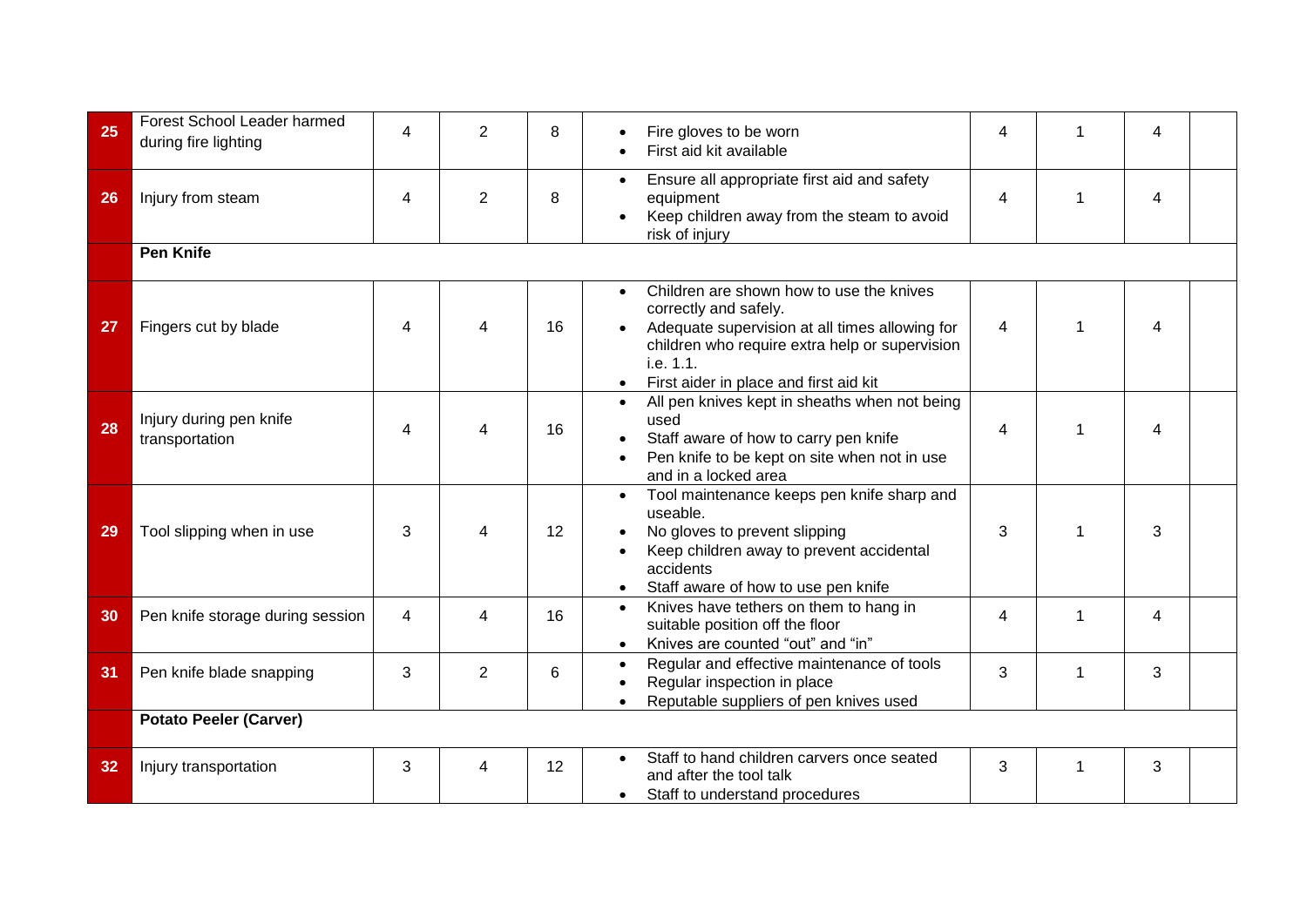| 33 | Tool slipping when in use                      | 3              | 5              | 15 | Staff to ensure children are the correct<br>3<br>$\overline{2}$<br>6<br>distance away from each other (arm's length)<br>to avoid contact in case of slipping                                         |
|----|------------------------------------------------|----------------|----------------|----|------------------------------------------------------------------------------------------------------------------------------------------------------------------------------------------------------|
| 34 | Carver coming in contact with<br>another child | 3              | 5              | 15 | Staff to ensure children are correct distance<br>$\bullet$<br>3<br>2<br>6<br>away from each other (arm's length) in case<br>of slipping                                                              |
| 35 | Carver storage during session                  | 3              | $\overline{4}$ | 12 | Staff keep carvers at all times when not in<br>$\bullet$<br>3<br>3<br>1<br>use.<br>Carvers are counted "out" and "in".                                                                               |
| 36 | Children cutting finger when<br>carving        | 3              | 3              | 9  | 3<br>3<br>1<br>Children to wear safety gloves on both hands                                                                                                                                          |
|    | <b>Rope &amp; String Activities</b>            |                |                |    |                                                                                                                                                                                                      |
| 37 | Visibility                                     | $\overline{2}$ | $\overline{2}$ | 4  | Rope that is used to create boundaries will be<br>$\bullet$<br>$\overline{2}$<br>$\overline{2}$<br>brightly coloured<br>Children and staff will be made aware of<br>rope. Extra markers may be added |
| 38 | Ropes                                          | 2              | 2              | 4  | Gloves to be worn by all in activities involving<br>$\bullet$<br>$\overline{2}$<br>2<br>pulling heavy rope<br>1<br>Staff to monitor and control activities<br>$\bullet$<br>involving rope            |
| 39 | Trip                                           | $\overline{2}$ | $\overline{2}$ | 4  | $\overline{2}$<br>$\overline{2}$<br>Ropes used will be brightly coloured<br>$\mathbf{1}$                                                                                                             |
| 40 | <b>Entanglement Catching neck</b>              | 3              | $\overline{2}$ | 6  | 3<br>3<br>$\mathbf{1}$<br>Staff aware of safety procedures when using<br>rope                                                                                                                        |
| 41 | Pulleys failing                                | 4              | $\overline{2}$ | 8  | All equipment checked and meet Health &<br>$\bullet$<br>Safety standards<br>$\overline{4}$<br>4<br>Checked before use and checked by<br>competent persons                                            |
|    | <b>Water Activities and Pond Dipping</b>       |                |                |    |                                                                                                                                                                                                      |
| 42 | Water                                          | 5              | 3              | 15 | When walking past water, children should<br>remain with a key adult and hold hands<br>5<br>5<br>1<br>Supervision at all times<br>First aider and first aid kit available                             |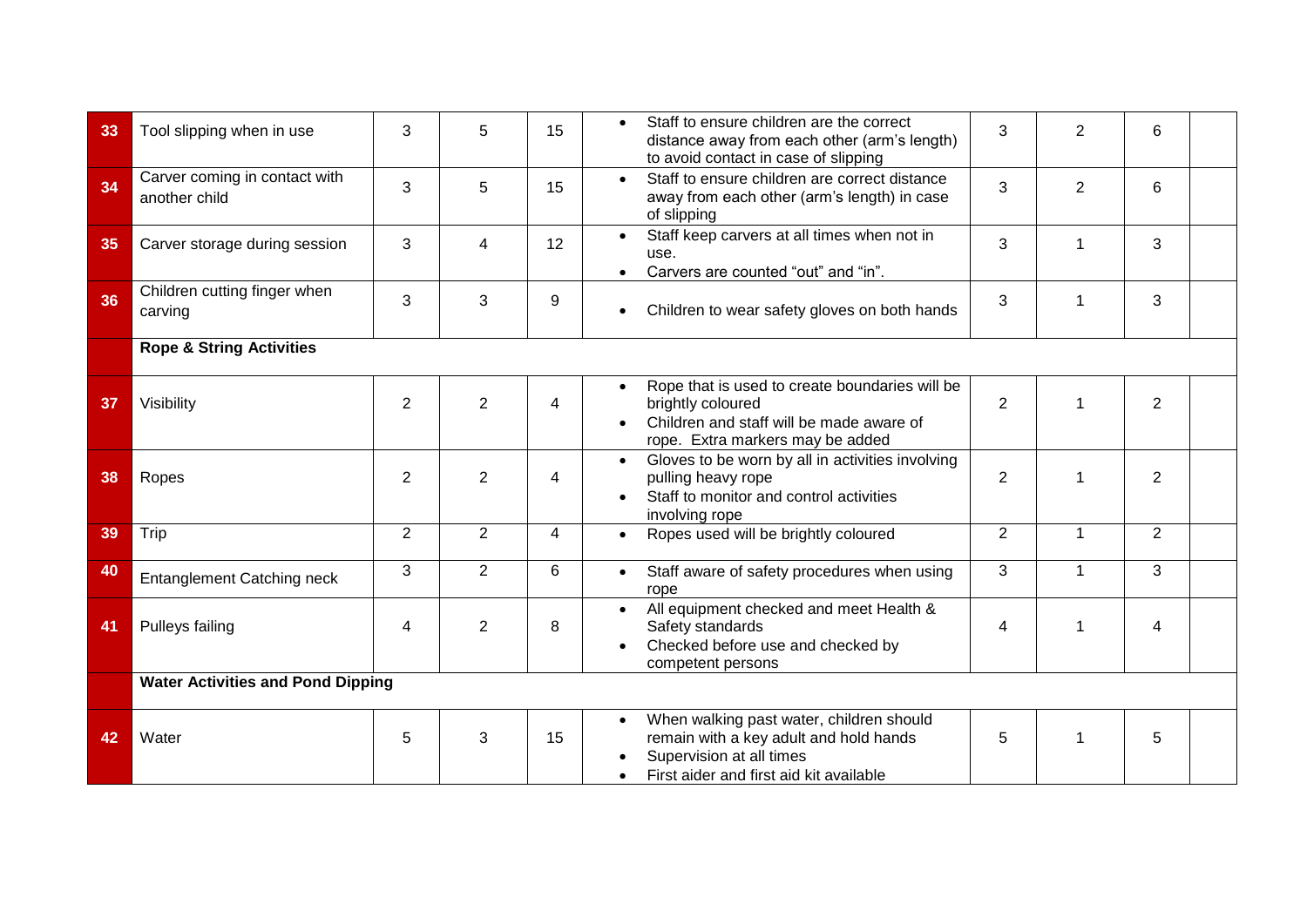| 43 | Standing water                            | 5 | $\overline{2}$           | 10 | Water is assessed by the forest school<br>leader.<br>Access to the pond is restricted if blue green<br>algae is present.                                                                                                                                   | 5              |                | 5 |  |
|----|-------------------------------------------|---|--------------------------|----|------------------------------------------------------------------------------------------------------------------------------------------------------------------------------------------------------------------------------------------------------------|----------------|----------------|---|--|
| 44 | Getting wet,                              | 3 | $\overline{2}$           | 8  | The forest school leader will check the<br>$\bullet$<br>weather and take appropriate clothing and<br>equipment with them.<br>Children to be taken back indoors if too wet<br>or showing signs of hypothermia                                               | 4              |                | 4 |  |
| 45 | Pond dipping                              | 5 | 3                        | 15 | Pond dipping will be led by the forest school<br>$\bullet$<br>leader.<br>Staff will keep children away from water's<br>edge                                                                                                                                | 5              | 1              | 5 |  |
| 46 | Unauthorised access                       | 5 | 4                        | 20 | The Pond area is fenced off and gates are<br>$\bullet$<br>closed and locked when not in use.<br>Clear signage should be used at the access<br>point to the pond.                                                                                           | 5              | 1              | 5 |  |
| 47 | Deep water and water's edge               | 5 | $\overline{4}$           | 20 | Access to the pond is restricted by means of<br>$\bullet$<br>a fence and gate.<br>The pond should be shallow enough for staff<br>to wade into.<br>Edges that are open for access for pond<br>dipping should be gently sloping or flat and<br>well drained. | 5              | 1              | 5 |  |
|    | <b>Bill Hook</b>                          |   |                          |    |                                                                                                                                                                                                                                                            |                |                |   |  |
| 48 | Injury during bill hook<br>transportation | 3 | 3                        | 9  | All bill hooks kept in sheaths when not being<br>used<br>Ensure staff understand how to carry tool<br>correctly.                                                                                                                                           | 3              | 1              | 3 |  |
| 49 | Tool slipping when in use                 | 4 | $\overline{\mathcal{A}}$ | 16 | Tool maintenance keeps bill hook sharp and<br>$\bullet$<br>useable. No gloves to prevent slipping<br>Ensure staff and children understand how to<br>position tool correctly and ensure if they do<br>slip it will not come into contact with anyone.       | $\overline{4}$ | $\overline{2}$ | 8 |  |
| 50 | Bill hook bouncing off                    | 3 | 3                        | 9  | Tool maintenance keeps bill hook sharp and<br>useable. No gloves to prevent slipping                                                                                                                                                                       | 3              | $\mathbf 1$    | 3 |  |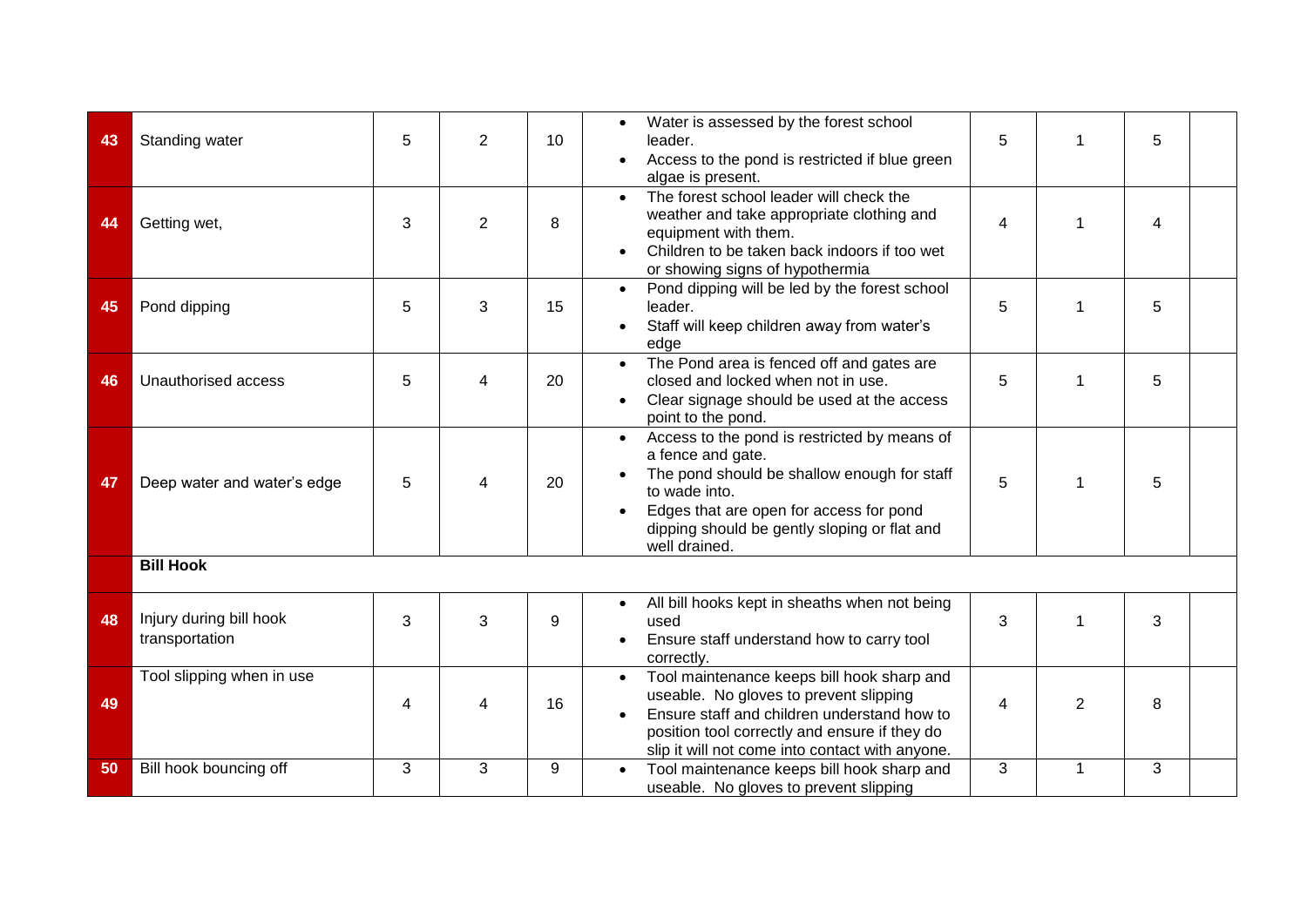| 51 | Bill hook blade snapping                     | 3 | 2 | 6  | 3<br>3<br>Regular and effective maintenance of tools<br>$\bullet$                                                                                                                                                                                                                              |
|----|----------------------------------------------|---|---|----|------------------------------------------------------------------------------------------------------------------------------------------------------------------------------------------------------------------------------------------------------------------------------------------------|
|    | <b>Bow Saw</b>                               |   |   |    |                                                                                                                                                                                                                                                                                                |
| 52 | Injury during bow saw<br>transportation      | 3 | 3 | 9  | All bow saws kept in sheaths when not being<br>$\bullet$<br>3<br>3<br>used<br>1<br>Ensure staff understands how to carry tool<br>correctly                                                                                                                                                     |
| 53 | Tool slipping when in use                    | 4 | 4 | 16 | Tool maintenance keeps bow saw sharp and<br>$\bullet$<br>$\overline{2}$<br>8<br>useable. Glove worn on non-sawing hand<br>4<br>Ensure staff and children understand how to<br>position tool correctly                                                                                          |
| 54 | Bow saw blade snapping                       | 3 | 3 | 9  | 3<br>Regular maintenance. Glove worn on non-<br>3<br>1<br>$\bullet$<br>sawing hand                                                                                                                                                                                                             |
| 55 | Bow saw trapping hands                       | 3 | 3 | 9  | 3<br>3<br>Hand guards on tools. Glove worn on non-<br>1<br>$\bullet$<br>sawing hand                                                                                                                                                                                                            |
|    | Sledgehammer                                 |   |   |    |                                                                                                                                                                                                                                                                                                |
| 56 | Injury during Sledgehammer<br>transportation | 3 | 3 | 9  | All Sledgehammers kept in protective carriers<br>$\bullet$<br>3<br>3<br>when not being used<br>1<br>Ensure staff understands how to carry tool<br>correctly                                                                                                                                    |
| 57 | Tool slipping when in use                    | 4 | 4 | 16 | Tool maintenance. No gloves to prevent<br>$\bullet$<br>slipping<br>Ensure staff and children understand how to<br>$\overline{2}$<br>4<br>8<br>position tool correctly and ensure if they do<br>slip it will not come into contact with anyone<br>First aider at all times on site<br>$\bullet$ |
| 58 | Sledgehammer bouncing off                    | 3 | 3 | 9  | Tool maintenance. No gloves to prevent<br>$\bullet$<br>3<br>3<br>1<br>slipping<br>Ensure children are at a safe distance                                                                                                                                                                       |
| 59 | Sledgehammer breaking                        | 4 | 2 | 8  | 4<br>1<br>4<br>Regular and effective maintenance of tools<br>$\bullet$                                                                                                                                                                                                                         |
|    | <b>Loppers</b>                               |   |   |    |                                                                                                                                                                                                                                                                                                |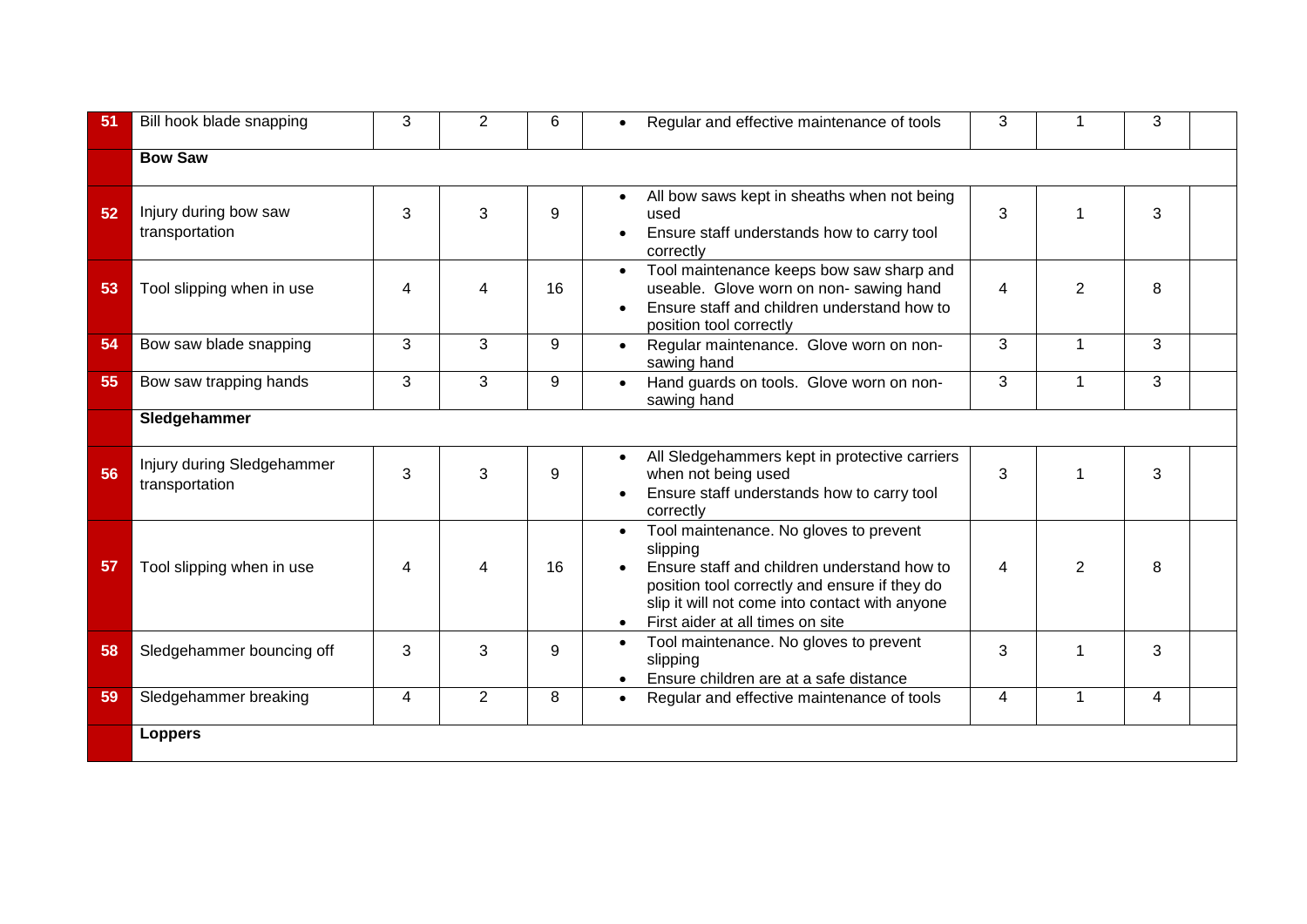| 60 | Travelling/Walking with loppers | 3 | 3                        | 9  | Keep in tool bag, safety locks on if applicable.<br>Staff to take anything from the bag.<br>If carrying loppers around the site, one<br>handle to be<br>tucked into the armpit, other handle by elbow<br>with the jaws facing down.<br>Walking secateurs to be carried in the locked<br>position, held at the blade end.                                                                                           | 3              | 1              | 3 |  |
|----|---------------------------------|---|--------------------------|----|--------------------------------------------------------------------------------------------------------------------------------------------------------------------------------------------------------------------------------------------------------------------------------------------------------------------------------------------------------------------------------------------------------------------|----------------|----------------|---|--|
| 61 | Using the loppers               | 4 | 4                        | 16 | Demonstrate the proper use of the tool, blade<br>$\bullet$<br>uppermost to ensure visibility.<br>Loppers- Standing over the brash, feet wider<br>$\bullet$<br>than hip width for stability and to avoid cutting<br>toes, cut the desired wood.<br>After use place back in bag<br>Secateurs, hold any brash at least a hands<br>width from the intended cut line with a gloved<br>hand, blade uppermost to see cut. | $\overline{4}$ | $\overline{2}$ | 8 |  |
| 62 | Before and after activity       | 4 | $\overline{2}$           | 8  | To ensure tools are sharpened and<br>$\bullet$<br>maintained properly, a rusty blunt tool is far<br>more likely to cause an accident.                                                                                                                                                                                                                                                                              | 4              | 1              | 4 |  |
|    | <b>Fire Pit</b>                 |   |                          |    |                                                                                                                                                                                                                                                                                                                                                                                                                    |                |                |   |  |
| 63 | Lighting the fire               | 4 | $\overline{\mathcal{A}}$ | 16 | Fire to be lit at arm's length<br>٠<br>No accelerant to be used<br>Firelighters ideally to be used<br>Keep pupils away whilst lighting the fire<br>Pupils to be informed of fire safety<br>$\bullet$                                                                                                                                                                                                               | 4              | $\overline{2}$ | 8 |  |
| 64 | Hot food                        | 3 | 3                        | 9  | Pupils will be reminded that the food will be<br>$\bullet$<br>hot and to allow it to cool before eating etc.<br>Pupils are informed of fire safety                                                                                                                                                                                                                                                                 | 3              | 1              | 6 |  |
| 65 | Falling into the fire           | 4 | 4                        | 16 | Pupils are reminded to walk around the fire<br>$\bullet$<br>pit carefully and no running allowed<br>Seating is situated at least 2 metres away<br>from the pit                                                                                                                                                                                                                                                     | 4              | 2              | 8 |  |